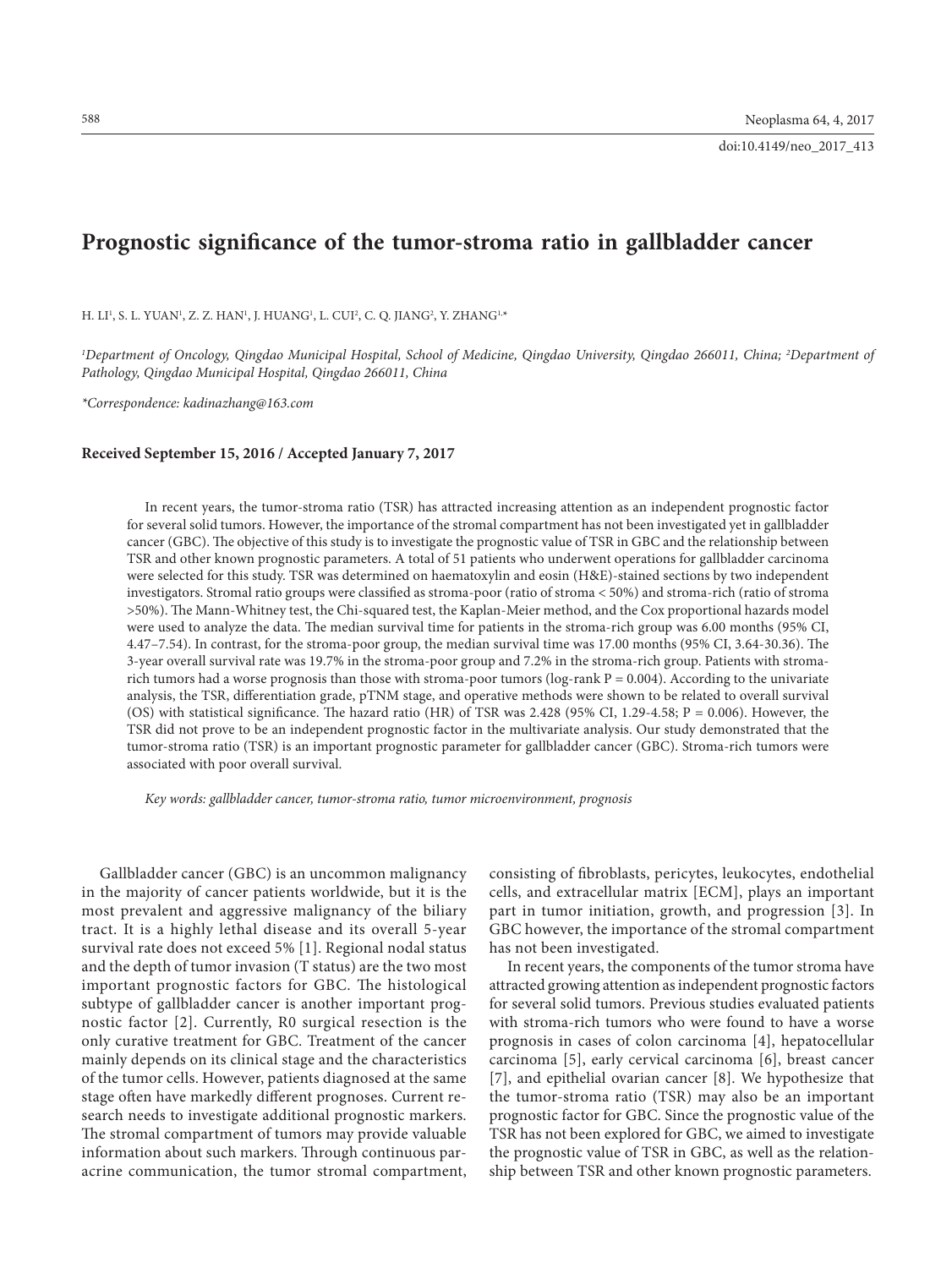### **Patients and methods**

**Patients.** A total of 51 patients who underwent operations for gallbladder carcinoma at the Qingdao Municipal Hospital between January 2008 and December 2013 were selected for this study. These operations included radical operations, cholecystectomy, and palliative resection. Patients who were treated with pre-operative chemotherapy or radiotherapy were excluded, since these procedures can influence the evaluation of TSR. We used patient medical records to obtain clinical information such as gender, age, pathology type, differentiation grade, UICC T-stage, UICC N-stage, UICC M-stage, pTNM stage, surgical margin, and operative methods.

**Histopathological scoring.** Tissue samples obtained from the Department of Pathology included haematoxylin and eosin  $(H&E)$ -stained sections. The most invasive region of the GBC tumor on each section was analyzed using a  $4\times$  objective. The stroma and tumor were then analyzed using a 10× objective. Only areas where both stroma and tumor were present with tumor cells found at all the borders of the image field were scored, in order to avoid scoring peripheral regions at the edge of the tumor. In cases of tumor heterogeneity, stroma-rich areas were associated with a worse prognosis and therefore considered decisive. In general, stroma-rich areas were found near areas of deepest microscopic infiltration. If the stroma tissue did not contain tumor cells, it was not thought to be related to the tumor. The assessment was performed by analyzing at least one microscopic field. The estimate was recorded as the TSR. With this protocol, two investigators independently estimated the tumor-stroma ratio in a blinded manner (per tenfold: 10, 20, 30%, etc.). When the two observers differed from each other, a third pathologist was consulted. A 50% cut-off value was established as described by Mesker and colleagues [4]. Stromal ratio groups were stratified as stroma-poor: ratio of stroma < 50% and stroma-rich: ratio of stroma >50% (Figure 1).

**Follow-up.** Follow-up data were collected until December 2015 or death. All patients were followed regularly after their operations. Overall survival (OS) was defined as the interval between the date of operation and date of death or the time of the last follow-up. Patients who were alive at the last time of follow-up were classified as censored observations.

**Statistical analysis.** Statistical analysis was performed using the statistical package SPSS version 17.0 (SPSS Inc., Chicago, IL, USA). The associations between TSR and other clinicopathological parameters were investigated using the Mann-Whitney test and the Chi-squared test, respectively, for continuous variables and categorical variables. The Cohen's kappa coefficient was used to assess intra-observer variability. All cases of death irrelevant to GBC were censored. The survival curves were analyzed via the Kaplan-Meier method. The log rank test was used to assess the differences between the groups for statistical significance. The Cox proportional hazards model was used to determine the hazard ratio (HR) and 95% confidence intervals (CIs) of variables for OS in univariate and multivariate analysis. Only those variables with statistical significance in univariate analysis were included in multivariate analysis. All statistical tests were 2-sided, and P<0.05 was considered to be statistically significant.

## **Results**

**Patients and clinicopathological features.** A total of 51 patients with gallbladder cancer were included in this study, with exclusion of samples involving poor histological quality, incomplete patient information, and failure of follow-up. The median age of the 51 patients was 61 years (range, 40–81) at



Figure 1. Haematoxylin and eosin (H&E)-stained 5 μm paraffin sections of the most invasive regions of primary gallbladder tumors. 100× magnification **(10× objective). (A) Stroma- rich (70%) and (B) stroma-poor (10%) regions.**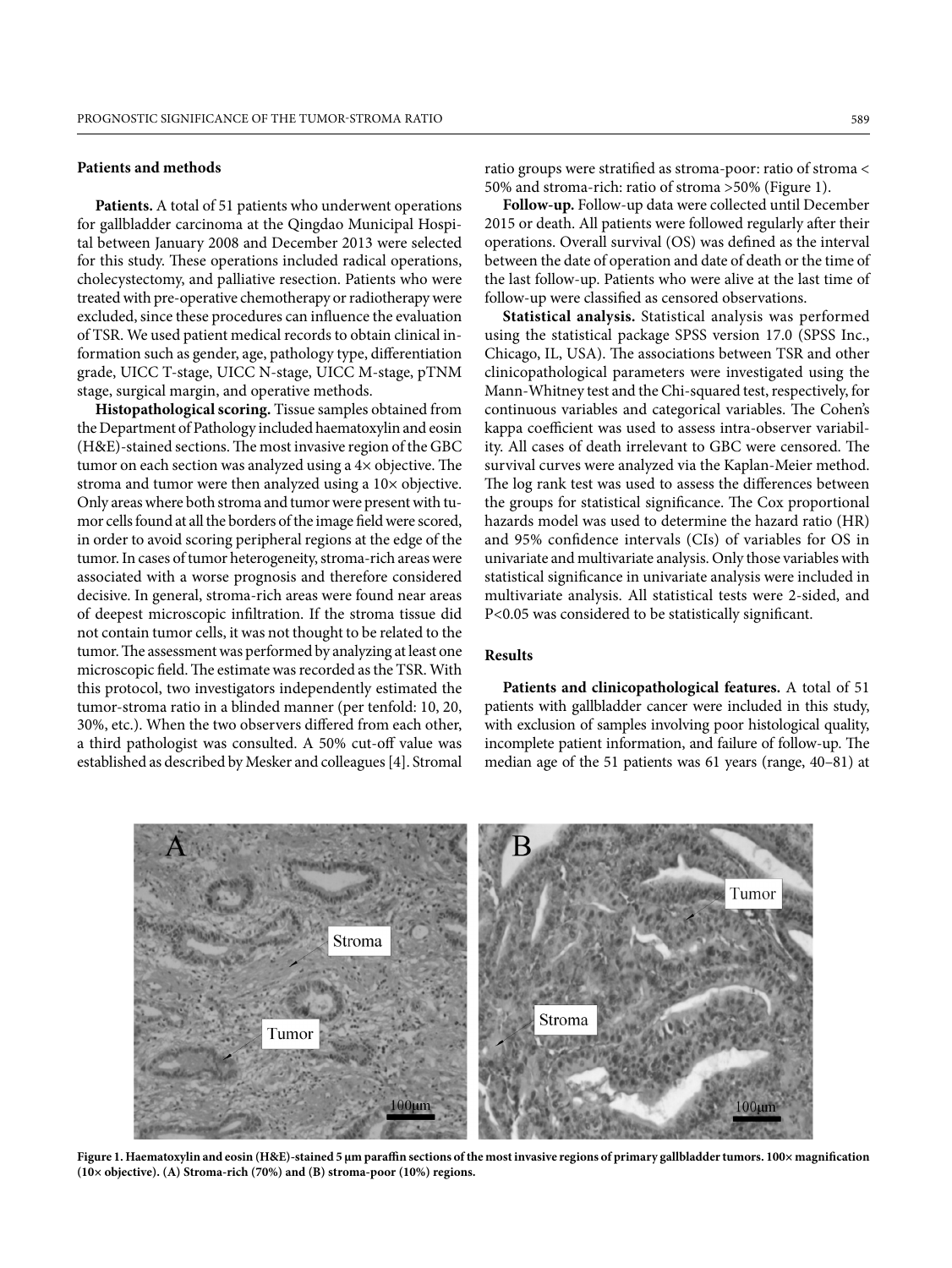

**Figure 2. Kaplan–Meier curves for overall survival of 51 patients with gallbladder cancer (stroma-poor vs stroma-rich). log-rank P = 0.004.**

**Table 1. Clinicopathological characteristics of 51 patients with gallbladder cancer (grouped by tumor–stroma ratio).**

| Characteristics          | Total<br>$(N=51)$ | Stroma-rich<br>group<br>$(N=19)$ | Stroma-poor<br>group<br>$(N=32)$ | P     |
|--------------------------|-------------------|----------------------------------|----------------------------------|-------|
| Age, years               |                   |                                  |                                  | 0.876 |
| Median                   | 61                | 65                               | 61                               |       |
| Range                    | $40 - 81$         | 43-80                            | $40 - 81$                        |       |
| Sex, n                   |                   |                                  |                                  | 0.180 |
| Male                     | 25                | 7                                | 18                               |       |
| Female                   | 26                | 12                               | 14                               |       |
| Pathology type, n        |                   |                                  |                                  | 1.000 |
| Adenocarcinoma           | 48                | 18                               | 30                               |       |
| Others                   | 3                 | $\mathbf{1}$                     | $\overline{c}$                   |       |
| Differentiation grade, n |                   |                                  |                                  | 0.237 |
| low-differentiation      | 16                | 5                                | 11                               |       |
| middle-differentiation   | 31                | 14                               | 17                               |       |
| high-differentiation     | $\overline{4}$    | $\mathbf{0}$                     | $\overline{4}$                   |       |
| UICC T-stage, n          |                   |                                  |                                  | 0.020 |
| T <sub>2</sub>           | 5                 | $\overline{0}$                   | 5                                |       |
| T <sub>3</sub>           | 32                | 10                               | 22                               |       |
| T <sub>4</sub>           | 14                | 9                                | 5                                |       |
| UICC N-stage, n          |                   |                                  |                                  | 0.582 |
| N <sub>0</sub>           | 28                | 9                                | 19                               |       |
| N1                       | 13                | 5                                | 8                                |       |
| N <sub>2</sub>           | 10                | 5                                | 5                                |       |
| UICC M-stage, n          |                   |                                  |                                  | 1.000 |
| M <sub>0</sub>           | 48                | 18                               | 30                               |       |
| M1                       | 3                 | $\mathbf{1}$                     | 2                                |       |
| UICC stage, n            |                   |                                  |                                  | 0.330 |
| $\mathbf{I}$             | 3                 | $\mathbf{0}$                     | 3                                |       |
| III                      | 29                | 10                               | 19                               |       |
| IV                       | 19                | 9                                | 10                               |       |
| surgical margin, n       |                   |                                  |                                  | 0.535 |
| negative                 | 46                | 16                               | 30                               |       |
| positive                 | 5                 | 3                                | 2                                |       |
| operative methods, n     |                   |                                  |                                  | 0.770 |
| Radical operation        | 26                | 7                                | 19                               |       |
| cholecystectomy          | 6                 | 1                                | 5                                |       |
| palliative resection     | 19                | 11                               | 8                                |       |

the time of surgery. 48 patients were diagnosed with adenocarcinoma, 2 patients with squamous cell carcinomas, and 1 patient with adenosquamous carcinoma. Haematoxylin and eosin (H&E)-stained sections from the most invasive part of the tumor were microscopically assessed for stromal percentages using a 10x objective. We observed areas with a size as large as one microscopic field (10x objective, 100x total magnification), as well as larger areas matching 2–4 fields, independent of the size of the tumor. The estimate of TSR was obtained and the kappa value was 0.85, indicating good agreement between the two investigators. All inconsistent cases involved those with stromal percentages of 40–60%. 19 cases (37.3%) were scored as stroma-high and 32 cases (62.7%) were scored as stroma-low.

**Association between TSR and clinicopathological features.** The associations between TSR and other clinicopathological parameters were analyzed using the Mann-Whitney test for continuous variables and the Chi-squared test for categorical variables. Based on the TSR, all 51 patients were separated into a stroma-rich group ( $n = 19$ ) and a stroma-poor group ( $n =$ 32). **Table 1** lists the clinicopathological features (gender, age, pathology type, differentiation grade, pTNM stage, surgical margin, and operative methods) grouped by tumor–stroma ratio. The results revealed that TSR was not associated with gender, age, pathology type, differentiation grade, UICC N-stage, UICC M-stage, pTNM stage, surgical margin, or operative methods, but was significantly associated with UICC T-stage (P=0.02) (Table 1).

**Survival and multivariate analysis.** A Kaplan–Meier curve was used to analyze the relationship between OS and tumorstroma ratio, which was statistically significant (log-rank  $P =$ 0.004, Figure 2**)**. Patients with stroma-rich tumors had a worse prognosis than those with stroma-poor tumors. The median survival time for patients in the stroma-rich group was 6.00 months (95% CI, 4.47–7.54). In contrast, for the stroma-poor group, the median survival time was 17.00 months (95% CI, 3.64-30.36). The 3-year overall survival rate was 19.7% in the stroma-poor group and 7.2% in the stroma-rich group.

The relationship between OS and all clinicopathological characteristics was investigated using the Cox univariate model. The TSR, differentiation grade, pTNM stage, and operative methods were identified as significant indicators for the OS rate. As shown in Table 2, the HR of TSR was 2.428 (95% CI, 1.287-4.582; P =0.006). Parameters with statistical significance in the univariate analysis were included in the multivariate analysis. With the Cox multivariate analysis, only operative methods were identified as an independent prognostic factor of OS. The HR of TSR was 1.323 (95% CI, 0.552-3.171; P = 0.530; Table 2). Although TSR was not an independent prognostic factor for the OS rate, it was still a significant indicator for survival.

## **Discussion**

Our study demonstrated that the tumor-stroma ratio (TSR) is an important prognostic parameter for gallbladder cancer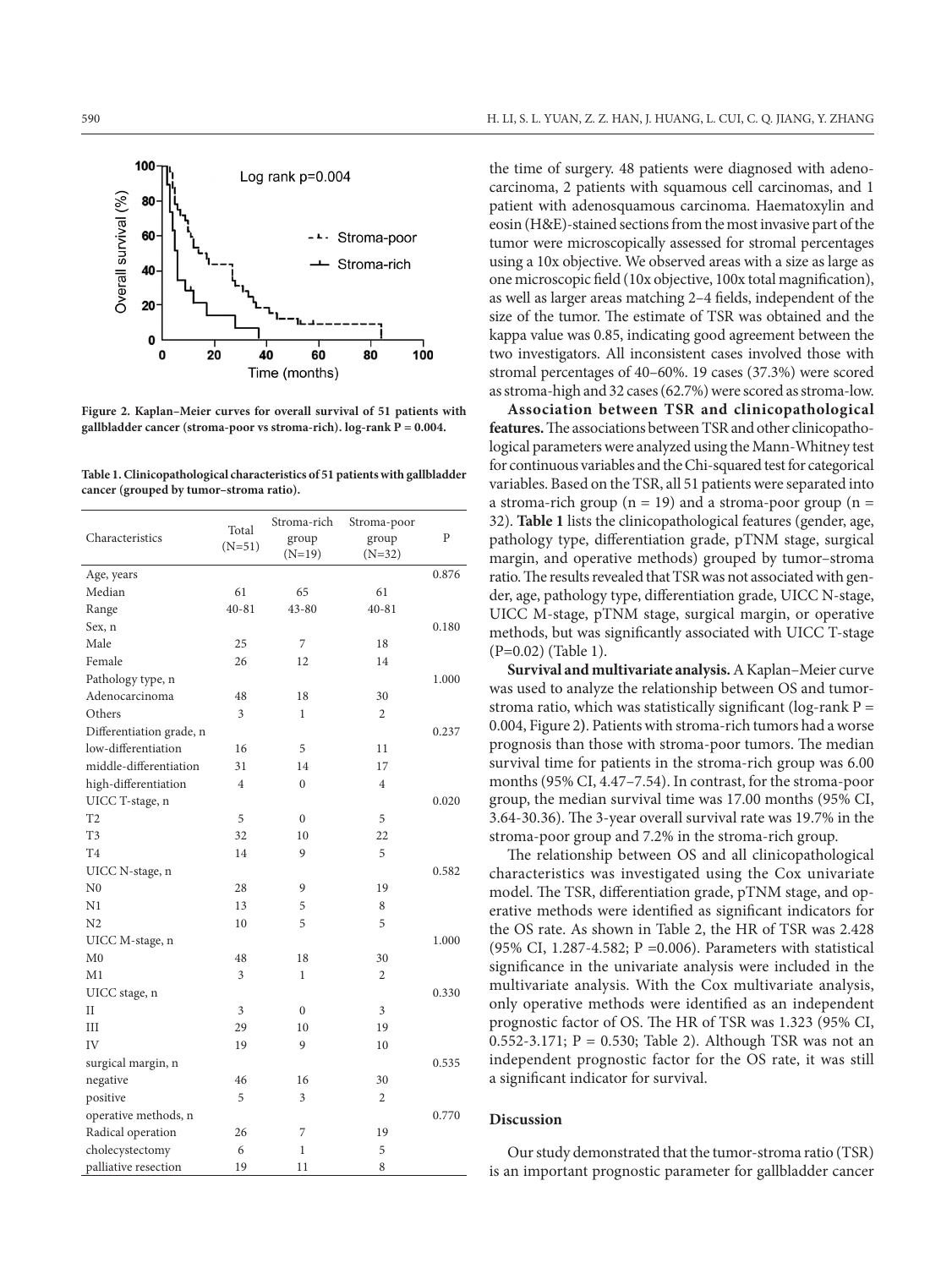(GBC). Patients with stroma-rich tumors had a worse prognosis than those with stroma-poor tumors. TSR has been shown to be a prognostic factor for GBC in previous studies. Mesker et al. were the first to demonstrate that the tumor-stroma ratio (TSR) was an independent prognostic factor for colon cancer [4, 9], while Huijbers et al. found that a high percentage of stromal involvement was associated with a poor prognosis. The 5-year overall survival (OS) and disease-free survival (DFS) rates were 69.0% and 58.6% versus 83.4%and 77.3% for stroma-high versus stroma-low groups, respectively [10]. Similar results can be seen in cases of hepatocellular carcinoma [5], early cervical carcinoma [6], epithelial ovarian cancer

[8], and breast cancer [7]. Our study showed that the median survival time for patients in the stroma-rich group was 6.00 months (95% CI, 4.47–7.54). In contrast, for the stroma-poor group, the median survival time was 17.00 months (95% CI, 3.64-30.36). The 3-year overall survival rate was 19.7% in the stroma-poor group and 7.2% in the stroma-rich group.

To our knowledge, the most important prognostic factors for GBC are regional nodal status, the depth of tumor invasion (T status), and the histological subtype. All these factors were analyzed in our study. TSR was significantly associated with UICC T-stage  $(P=0.02)$ . According to the univariate analysis, the TSR, differentiation grade, pTNM stage, and operative

| Variable                 | Univariate |                 |           | Multivariat |              |           |
|--------------------------|------------|-----------------|-----------|-------------|--------------|-----------|
|                          | <b>HR</b>  | 95%CI           | ${\bf P}$ | <b>HR</b>   | 95%CI        | ${\bf p}$ |
| <b>TSR</b>               |            |                 | 0.006     |             |              | 0.530     |
| Stroma-poor              |            |                 |           |             |              |           |
| Stroma-rich              | 2.428      | 1.287-4.582     | 0.006     | 1.323       | 0.552-3.171  | 0.530     |
| Age, years               |            |                 | 0.694     |             |              |           |
| Median                   | 0.995      | 0.969-1.021     | 0.694     |             |              |           |
| Sex, n                   |            |                 | 0.793     |             |              |           |
| Male                     |            |                 |           |             |              |           |
| Female                   | 0.924      | 0.514-1.662     | 0.793     |             |              |           |
| Pathology type, n        |            |                 | 0.238     |             |              |           |
| Adenocarcinoma           |            |                 |           |             |              |           |
| Others                   | 0.488      | $0.148 - 1.607$ | 0.238     |             |              |           |
| differentiation grade, n |            |                 | 0.002     |             |              | 0.075     |
| low-differentiation      |            |                 |           |             |              |           |
| middle-differentiation   | 9.002      | 2.342-34.607    | 0.001     | 3.407       | 0.591-19.648 | 0.170     |
| high-differentiation     | 3.841      | 1.112-13.268    | 0.033     | 1.499       | 0.286-7.844  | 0.632     |
| UICC T-stage, n          |            |                 | < 0.001   |             |              | 0.701     |
| T <sub>2</sub>           |            |                 |           |             |              |           |
| T <sub>3</sub>           | 0.074      | 0.019-0.289     | < 0.001   | 0.478       | 0.052-4.391  | 0.514     |
| T <sub>4</sub>           | 0.345      | 0.176-0.677     | 0.002     | 0.990       | 0.174-5.625  | 0.991     |
| UICC N-stage, n          |            |                 | 0.013     |             |              | 0.824     |
| N <sub>0</sub>           |            |                 |           |             |              |           |
| N1                       | 0.328      | 0.152-0.707     | 0.004     | 1.198       | 0.248-5.778  | 0.822     |
| N <sub>2</sub>           | 0.601      | $0.261 - 1.385$ | 0.232     | 1.335       | 0.298-5.989  | 0.706     |
| UICC M-stage, n          |            |                 | 0.038     |             |              | 0.493     |
| M <sub>0</sub>           |            |                 |           |             |              |           |
| M1                       | 0.013      | $0.012 - 0.880$ | 0.038     | 0.418       | 0.034-5.072  | 0.493     |
| UICC stage, n            |            |                 | < 0.001   |             |              | 0.484     |
| $\rm II$                 |            |                 |           |             |              |           |
| III                      | 0.030      | $0.004 - 0.250$ | 0.001     | 0.133       | 0.005-3.558  | 0.229     |
| IV                       | 0.287      | 0.150-0.548     | < 0.001   | 0.484       | 0.059-4.006  | 0.501     |
| surgical margin, n       |            |                 | 0.059     |             |              |           |
| negative                 |            |                 |           |             |              |           |
| positive                 | 0.400      | 0.155-1.035     | 0.059     |             |              |           |
| operative methods, n     |            |                 | < 0.001   |             |              | 0.017     |
| Radical operation        |            |                 |           |             |              |           |
| cholecystectomy          | 0.150      | 0.065-0.346     | < 0.001   | 0.216       | 0.074-0.663  | 0.005     |
| palliative resection     | 0.085      | $0.026 - 0.278$ | < 0.001   | 0.197       | 0.047-0.817  | 0.025     |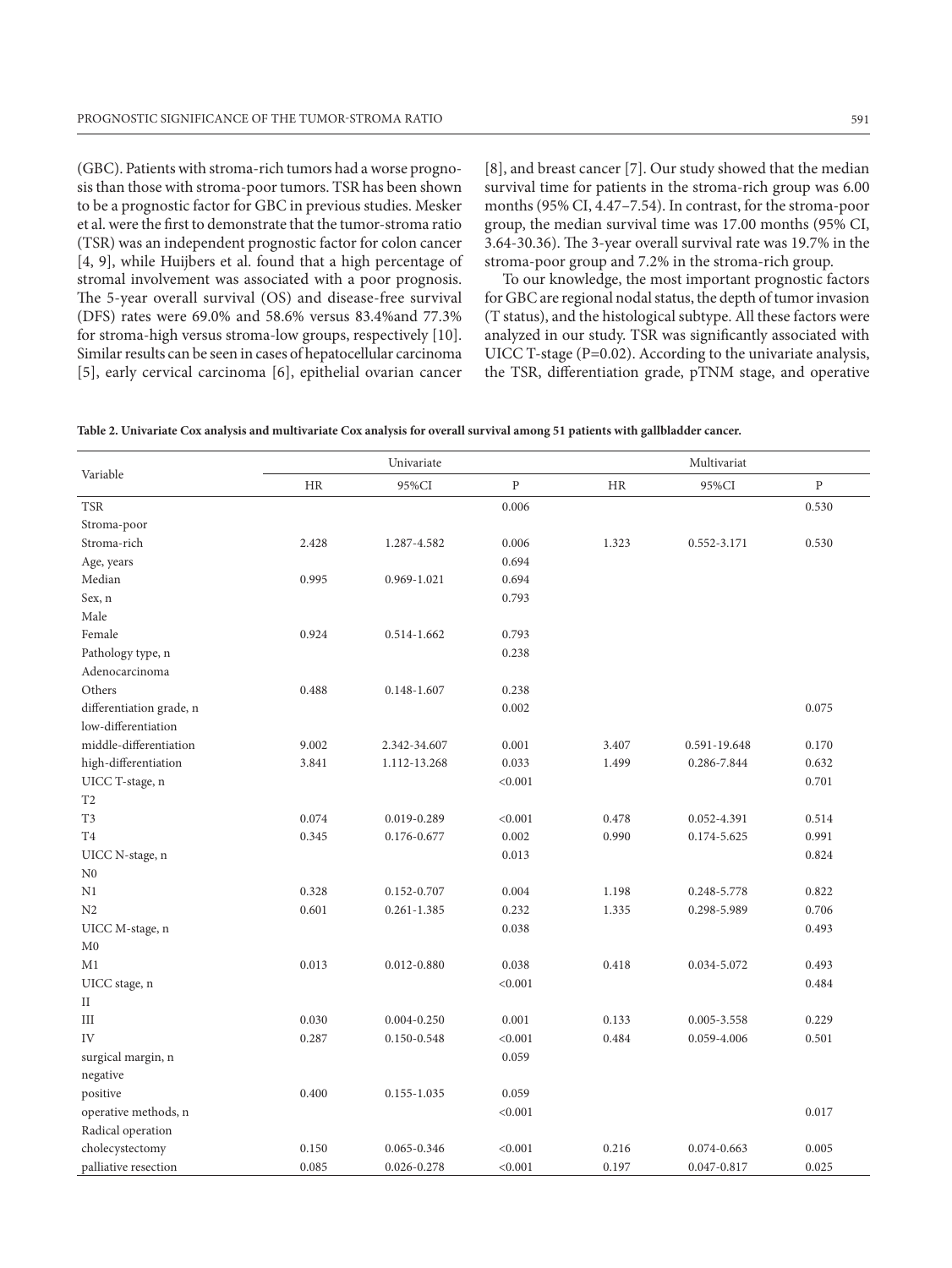methods were shown to be related to OS with statistical significance. TSR might be an important prognostic parameter for gallbladder cancer. However, the TSR was not identified as an independent prognostic factor in the multivariate analysis. The most likely reason was that our study was a relatively small retrospective study of 51 patients. Moreover, this outcome could be partly explained by the difference among several histological types of GBC, which leads to different effects of the standard prognostic variables. Further researches need to be done. The determination of TSR involves a simple and convenient procedure of routine pathological examination using standard H&E sections. The repeatability of evaluation of the TSR was also adequate. The Cohen's kappa coefficient was 0.85, indicating good agreement between the two independent investigators. Similar conclusions were reached in previous studies of cervical carcinoma (kappa value 0.87) [6] and breast cancer (kappa value 0.80) [7]. Because of its convenience, rapid, and inexpensiveness in clinical application, TSR could be a useful tool for facilitating the collection of prognostic information of GBC. In addition, the interactions between stromal components and tumors are critical for tumor aggressiveness and thus must be seriously considered for future novel therapeutic approaches [11].

There are several theories that could explain the relationship between stroma-rich tumors and poor overall survival. It is well known that endocrine, paracrine, and cell–cell interactions between the tumor microenvironment (TME) and the tumor contribute to tumor growth. The tumor microenvironment (TME) contains cells of the immune system, fibroblasts, and adipocytes, as well as blood and lymphatic vessels, and regulates many processes such as wound healing and inflammation [12]. The tumor microenvironment (TME) can potentially influence disease prognosis and is likely an important prognostic factor for several reasons. First, the location, density, and phenotype of the different immune cells, as well as secreted chemokines and cytokines, indicate 'immune contexture' which has prognostic significance [13]. Mononuclear phagocytes are classified into two main types: classically activated macrophages (M1) and alternatively activated macrophages (M2). M1- and M2-polarized macrophages display a number of distinct features. Ma et al. showed that M1 macrophage infiltration is linked to better survival [14], whereas M2 macrophage infiltration is associated with a poor prognosis [15, 16]. The balance between the different populations of lymphocytes guides the pro or anti-tumorigenic nature of the inflammatory response [17]. PD-L1 expressed by tumoral cells inhibits the immunosuppressive functions of T cells by ligation with their membrane protein PD-1. PD-L1 expression has also been linked with a worse prognosis in many patients with tumors [18]. Secondly, it has been hypothesized that a higher proportion of reactive stroma could increase the tumor burden by producing more growth factors. Altered levels of TGF-β, a main mediator of communication between the tumor and its micro-environment, can cause cancer progression by stimulation of angiogenesis, tumor immune escape,

and recruitment of myofibroblasts [19]. Moreover, secreted protein acidic and rich in cysteine (SPARC), a matricellular protein that promotes the interaction between tumor cells and substrates, was reported to be strongly expressed in the stroma cells of pancreatic adenocarcinoma, non-small cell lung cancer, and colorectal carcinoma [20-22]. Changes in the stroma could thus promote the invasion and metastasis of tumors. Thirdly, cancer-associated fibroblasts (CAFs) play an important role in tumor progression by producing various growth factors, angiogenic factors, inflammatory factors, and ECM proteins [23]. Fibroblasts can promote angiogenesis through the secretion of growth factors, cytokines, and extracellular matrix proteins to facilitate the processes of tumor growth and progression [24, 25]. For example, Orimo et al. found that cancer-associated fibroblasts promote angiogenesis, tumor growth, and immune cell recruitment [26]. In addition, it has been suggested that the relative amount of desmoplastic fibrosis may help the tumor to escape from immunosurveillance [27] by its encapsulation of the malignant cells to prevent any damage [28]. Hence, the communication between the tumor and its micro-environment is a complex process, and it should be recognized that the tumor stroma plays key roles in progression and invasion of GBC. Furthermore, the interaction between cancer cells and stromal cells in the tumor microenvironment may be useful for the screening of potential candidate markers for GBC in the development of future cancer therapies [29].

In conclusion, the tumor-stroma ratio (TSR) can provide prognostic information for gallbladder cancer (GBC) patients. Stroma-rich tumors were associated with poor overall survival. Since the determination of TSR is simple, readily available, and low cost, TSR may serve as a novel prognostic histological characteristic in gallbladder cancer patients. In recent years, the tumor microenvironment has attracted increasing attention in scientific research, because of its important role in tumor invasion and metastasis. Future studies will aim to find new therapeutic targets in the tumor microenvironment.

#### **References**

- [1] DUFFY A, CAPANU M, ABOU-ALFA GK, HUITZIL D, JARNAGIN W et al. Gallbladder cancer (GBC): 10-year experience at Memorial Sloan-Kettering Cancer Centre (MSKCC). J Surg Oncol 2008; 98: 485–489. [https://doi.org/10.1002/](https://doi.org/10.1002/jso.21141) [jso.21141](https://doi.org/10.1002/jso.21141)
- [2] KANTHAN R, SENGER JL, AHMED S, KANTHAN SC. Gallbladder Cancer in the 21st Century. J Oncol 2015; 2015: 967472. <https://doi.org/10.1155/2015/967472>
- [3] PIETRAS K, OSTMAN A. Hallmarks of cancer: interactions with the tumor stroma. Exp Cell Res 2010; 316: 1324–1331. <https://doi.org/10.1016/j.yexcr.2010.02.045>
- [4] MESKER WE, JUNGGEBURT JM, SZUHAI K, DE HEER P, MORREAU H et al. The Carcinoma–Stromal Ratio of Colon Carcinoma Is an Independent Factor for Survival Compared to Lymph Node Status and Tumor Stage. Cell Oncol 2007; 29: 387–398.